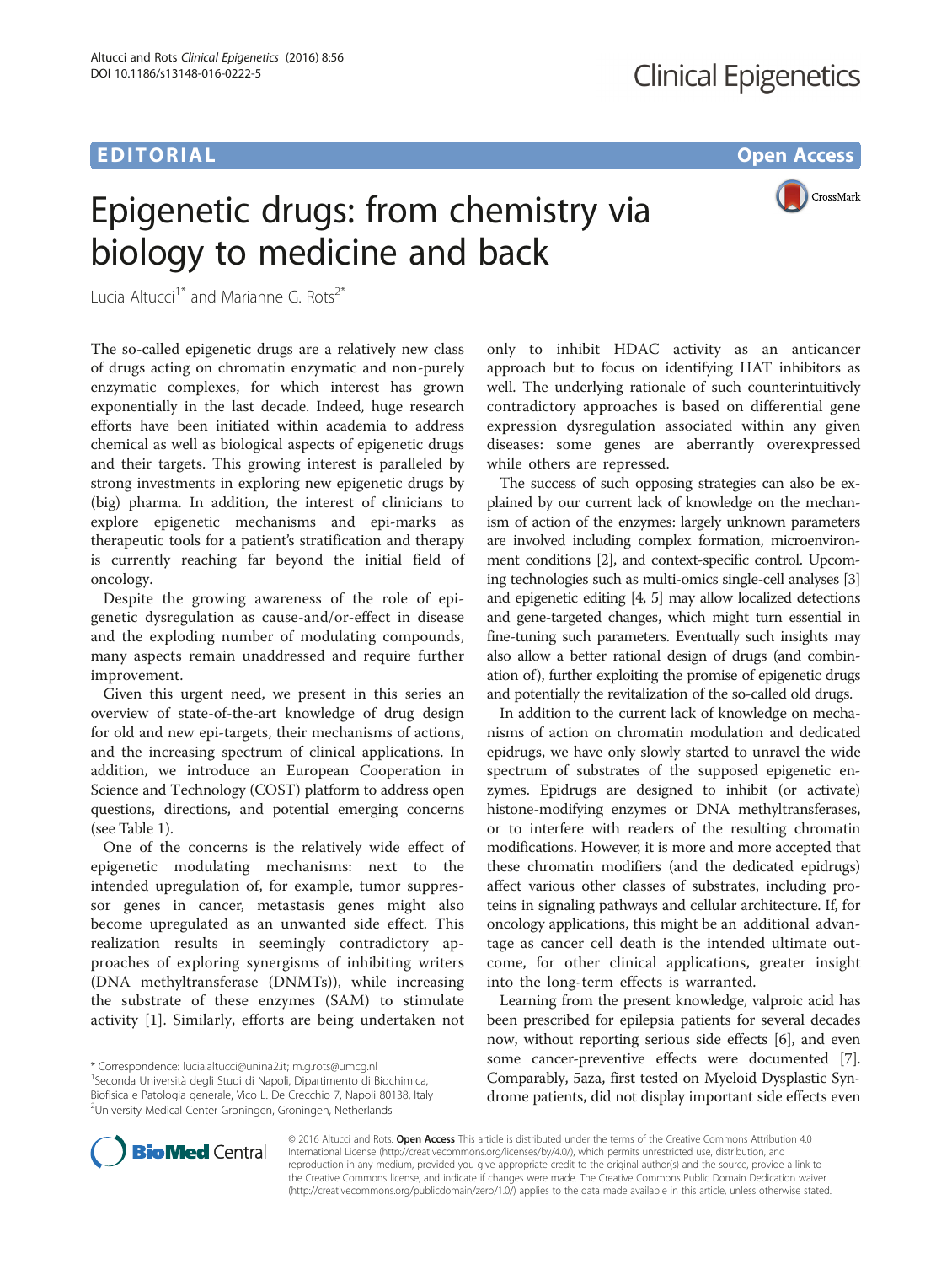## <span id="page-1-0"></span>Table 1 Content of Review Series "Epi-Drugs: from chemistry via biology to medicine and back"

### Content of Special Issue Clinical Epigenetics:

Epigenetic drugs- from chemistry via biology to medicine and back

#### I. General introduction to epigenetic drugs and ongoing actions

1. A short general statement to introduce this series of reviews

- 2. An overview of EPICHEMBIO COST action
- II. Old targets, new drugs
- 3. DNMT inhibitors
- 4. HDAC inhibitors
- 5. SirT modulators

#### III. Novel epigenetic targets and new drugs

- 6. HAT inhibitors
- 7. BRD hitting drugs
- 8. Histone methyltransferases and demethylases
- 9. EZH2
- 10. LSD
- 11. Multi-Target epidrugs

## IV. Status of animal studies, potential clinical applications/current trials

12. Oncology, solid cancers Prostate

- 13. Onco-Hematological
- 14. The case of MM
- 15. Metabolic dysregulations
- 16. Neurodegenerations/ageing
- 17. Regenerative Medicine

#### VI. Where to take it from here: (off)target identification and validation approaches

18. Studying epigenetic complexes and their inhibitors with the proteomics toolbox

19. Epigenetic assays for chemical biology and drug discovery

20. New technologies basic/clinical epigenomics

when a long-term vision was applied, suggesting that worries might rely more in acquired resistances than in intrinsic toxicity.

These two drugs are mere examples of the principal two classes of epidrugs to obtain FDA approval: DNA methyltransferase inhibitors for treatment of MDS (azacitidine, in 2004) and histone deacetyltransferase inhibitors for T cell lymphoma (Vorinostat, in 2006). Currently, five histone deacetylase inhibitors and two DNA methyltransferase inhibitors are FDA approved, and developments in their respective areas are discussed in reviews #3, #4, and #5.

As a results of the growing awareness of the wide spectrum of epigenetic mutations and deregulations underlying cancer (and many other diseases), more and more insights are obtained on the (dys)function of other chromatin modifying enzymes, and many of these are currently explored as therapeutic targets as well as potential bio-markers (series review #s 6–11).

Although all new therapeutic targets face challenges when tested in biological systems, for epigenetic enzymes this is even more complex: How to interpret cell toxicity assay data for inhibitors of histone-modifying enzymes which actually do affect many more pathways in the cellular compartment? What degree of differential effects can be attributed given that the effect of the enzymes is frequently dependent on the complex the enzyme functions in?

The final outcome of a novel drug may not rely on the catalytic action or at least not only. In addition, 3D chromatin structure and the interplay of stable and transitory interactions (and potential priorities dictated by the presence or the absence of some deposited marks) should be also taken into account suggesting a further level of complexity for chromatin complexes (and epi-enzymes). Finally, the functional effect of epigenetic modifications with respect to gene expression is highly context-dependent.

Altogether, inhibitors (and the few activators known so far) of epigenetic enzymes should be tested in carefully chosen biological systems, incorporating adequate readout assays and solid controls. Series reviews #s 12–16 set out to address such biological questions and provide an overview of the status of several epigenetic drugs in oncology, metabolic dysregulation, and neurodegeneration. Finally, the promises of epigenetic drugs in regenerative medicine are also discussed (review # 17).

The last part of the series (series review #s 18–20) addresses important technological advances to be taken into consideration for the development of potent epigenetic drugs. Overall, we feel that the current "epi-drug era" opens novel avenues for various diseases beyond cancer, but several aspects should be taken into account to fulfill the promise of reversing epigenetic mutations by genome-wide acting epigenetic enzyme inhibitors.

#### Authors' contributions

Both authors read and approved the final manuscript.

#### Competing interests

The authors do not have competing interests to declare.

Received: 27 April 2016 Accepted: 4 May 2016 Published online: 23 May 2016

#### References

- 1. Chik F, Machnes Z, Szyf M. Synergistic anti-breast cancer effect of a combined treatment with the methyl donor S-adenosyl methionine and the DNA methylation inhibitor 5-aza-2′-deoxycytidine. Carcinogenesis. 2014;35(1):138–44.
- 2. van der Wijst MG, Venkiteswaran M, Chen H, Xu GL, Plösch T, Rots MG. Local chromatin microenvironment determines DNMT activity: from DNA methyltransferase to DNA demethylase or DNA dehydroxymethylase. Epigenetics. 2015;10(8):671–6.
- 3. Voices of Biotech. Nat Biotechnol. 2016;34:270–275